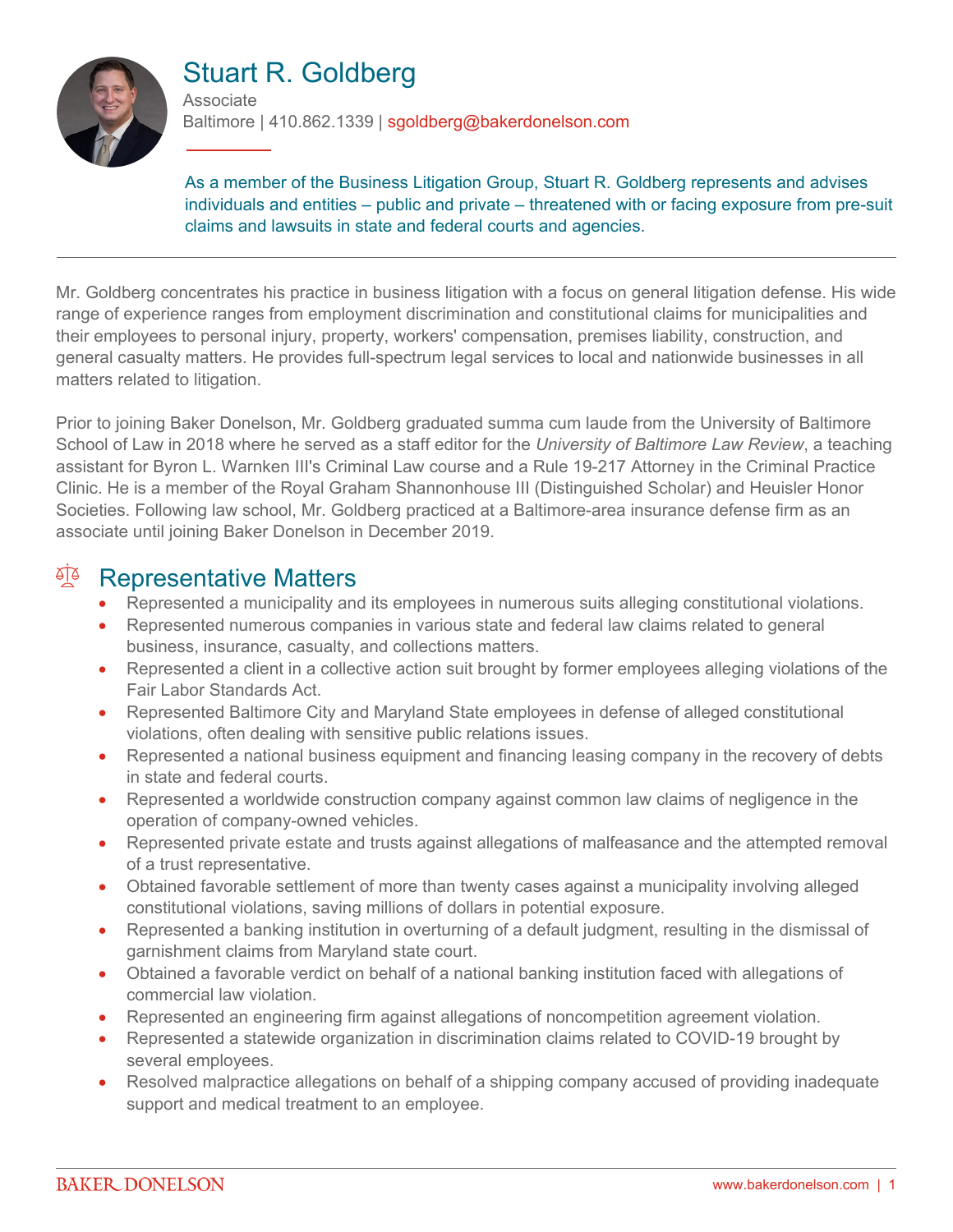- Conducted an internal investigation on behalf of a worldwide company involving various employment discrimination issues and disputes.
- Reached a favorable settlement on behalf of a client in a collective action alleging federal and state Fair Labor Standards Act violations.
- Advised a mobile medical provider as to insurance coverages to properly assess and allocate exposure risks.
- Represented a nationwide arts program in a pro bono matter, drafting contracts used to enroll participants in an experimental music program.

## $\mathbb{X}$  Professional Honors & Activities

- Listed in *Maryland Super Lawyers* as a Rising Star, Employment & Labor (2022)
- Member Capital Pro Bono 2021 Honor Roll
- Member Federal Bar Association (2019 present)
- Member Maryland State Bar Association (2019 present)
- Member Bar Association of Baltimore City (2019 present)
- Member Anne Arundel Bar Association (2019 present)

#### $\Box$  Publications

- "A Victory for Qualified Immunity. A Trend to Continue?" (November 2021)
- "No Chill: The Future of Employee Handbook Standards at the NLRB," republished in *New Orleans CityBusiness* (August 2021)
- "Round One Goes to the Company: Lessons Learned from Amazon's Union Organizing Drive" (April 2021)
- "Are Your Mandatory Arbitration Agreements Still Enforceable?" (April 2021)
- Co-author "EEOC Admin Process," Chapter 26, *Employment Discrimination Law Treatise*, 7th Edition (March 2021)
- "Biden Administration Rollback: Are Collegiate Students Employees?," republished in *New Orleans CityBusiness* (March 2021)
- "Updated OSHA Return-to-Work Guidance" (March 2021)
- "Businesses Should Prepare for EEOC's Decision to Resume Issuance of Charges" (September 2020)
- "Remote Depositions: A Great Tool for Litigators During Coronavirus," *Trial Spotlight Newsletter* (August 2020)
- "What Georgia's COVID-19 Pandemic Business Safety Act Means for Your Business's Liability," republished September 24, 2020 in *Westlaw* (August 2020)
- "Virtual proceedings: A Practitioners' Guide," *Westlaw* (July 2020)
- "COVID-19 Expected to Create a Tidal Wave of Workers' Compensation Claims: Is Your Business Ready for the Tsunami?," republished in *Law360* (June 4, 2020)
- "Navigating Remote Depositions: A Practitioners' Guide," Republished May 7, 2020 in *Bloomberg Law* (April 22, 2020)
- "Who is a Joint Employer? Both the DOL and NLRB Release New Rules" (February 2020)

## $\Im$  Education

- University of Baltimore School of Law, J.D., 2018, summa cum laude
	- Staff Editor *University of Baltimore Law Review*
	- Member Heuisler Honor Society
	- Distinguished Scholar Royal Graham Shannonhouse III Honor Society
- Virginia Polytechnic Institute and State University, B.A., 2011